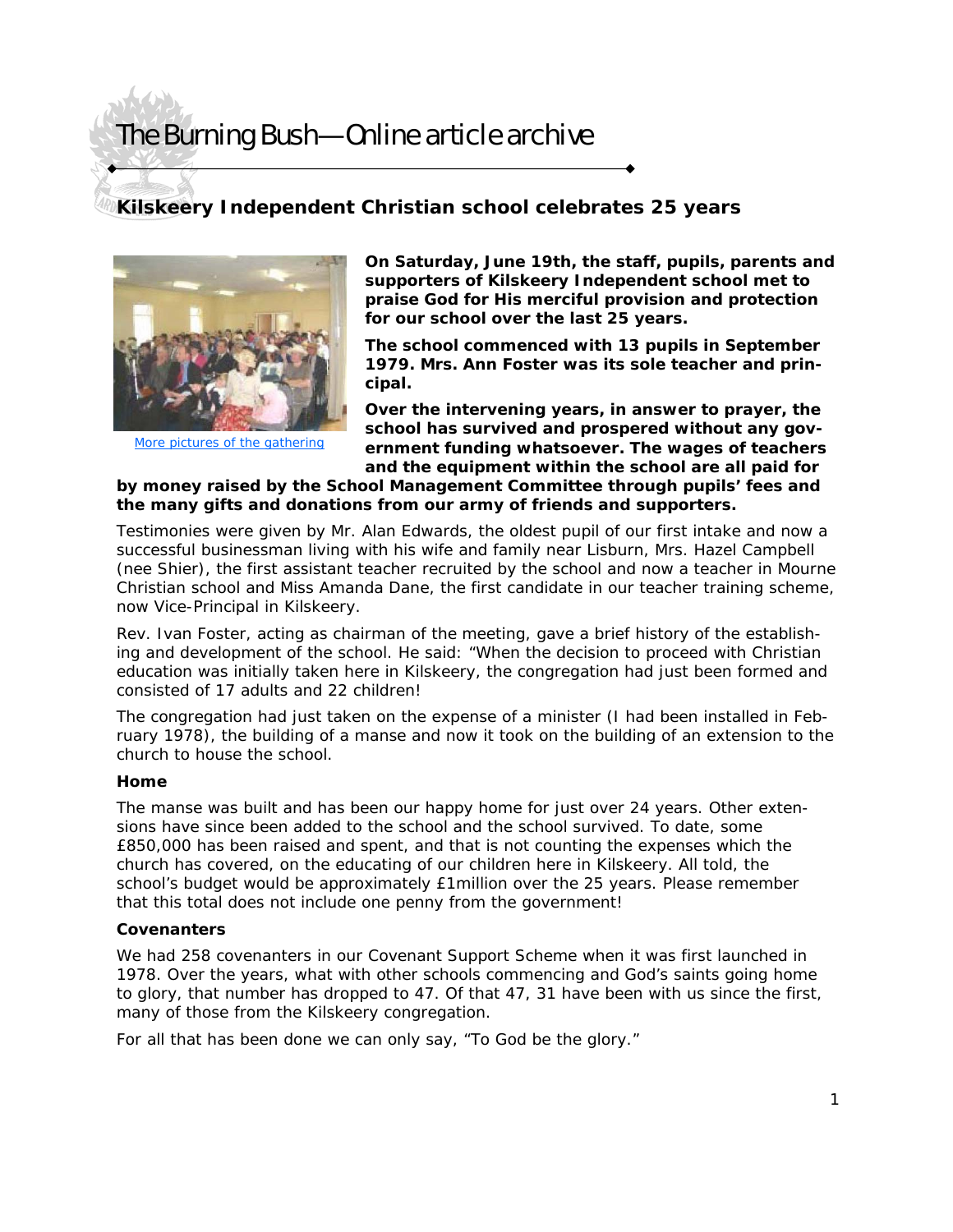## The Burning Bush—Online article archive

## **Thanks**

I wish to thank every teacher and trainee who has had a part in that labour. It was your labours and sacrifice primarily that made our school a success. I wish to thank every parent who, out of obedience to God and faith in His Word, sent their children to the school and have thus shared in the excitement of the venture and laboured in prayer for this great work.

### **Committee**

I wish to thank the members of our School Management Committee, all of whom were involved from the first day of our school, though two were primary school pupils on that day! They have done all in their power to sustain the work and facilitate the education of those children sent to us.

#### **Covenant scheme relaunched**

I wish also today to relaunch our Covenant Support Scheme with a view to seeking to upgrade our teachers' wages to the best of our abilities. When we asked for help from covenanters back in 1978, we suggested that perhaps they might contribute 50p per week! Well, we will not be greedy when we suggest that the sum should be increased to £1 per week. I would ask God's people to stand by this great missionary work and give to that venture which is on your own doorstep and which should have some degree of priority amongst those institutions that we support, since it will affect the life and the eternity of your own children and those of your neighbours. (See covenant form below). The issues at stake are great. The State school system is a promoter of anti-Bible atheistic evolution; Christ dishonouring multi-faithism and leads the assault against the morality of the Ten Commandments. Without Christian education the outlook for our children is bleak."

Mr. Ivan Morrison, Clerk of Session of Kilskeery Free Presbyterian Church spoke on behalf of the Management Committee, thanking all those who had been faithful to the school over the years. He presented Rev. Ivan and Mrs. Ann Foster with a cheque from the school's supporters which was to be used to fund a good holiday for the couple. Mr. and Mrs. Foster plan to put it toward a trip to Israel in the Spring of 2005.

Other gifts were also presented. The past pupils of the school gave a gift of £2640 to the school funds and a portrait of Mrs. Foster was presented to her. Mr. John Woods, a former head boy in the school and now a licentiate minister in the Free Presbyterian Church, made the presentation on behalf of the past pupils.

Rev. Trevor Baxter, a member of the Presbytery's Education Board, brought greetings from the Board, rejoicing with what was the first of seven schools opened by the Free Presbyterian Church.

### **Preacher**

Rev. Colin Mercer of Mourne Free Presbyterian Church was the guest preacher. He spoke powerfully from Rev. 3:8, 11. buffet Following the service, a sit-down buffet tea was enjoyed in a marquee on the school's playing field. Rev. and Mrs. Foster were called upon to cut a special cake to mark the occasion. It is difficult to describe adequately the feelings of those who have been associated with the school over the last quarter of a century on this special day. We can but repeat, "To God be the glory."